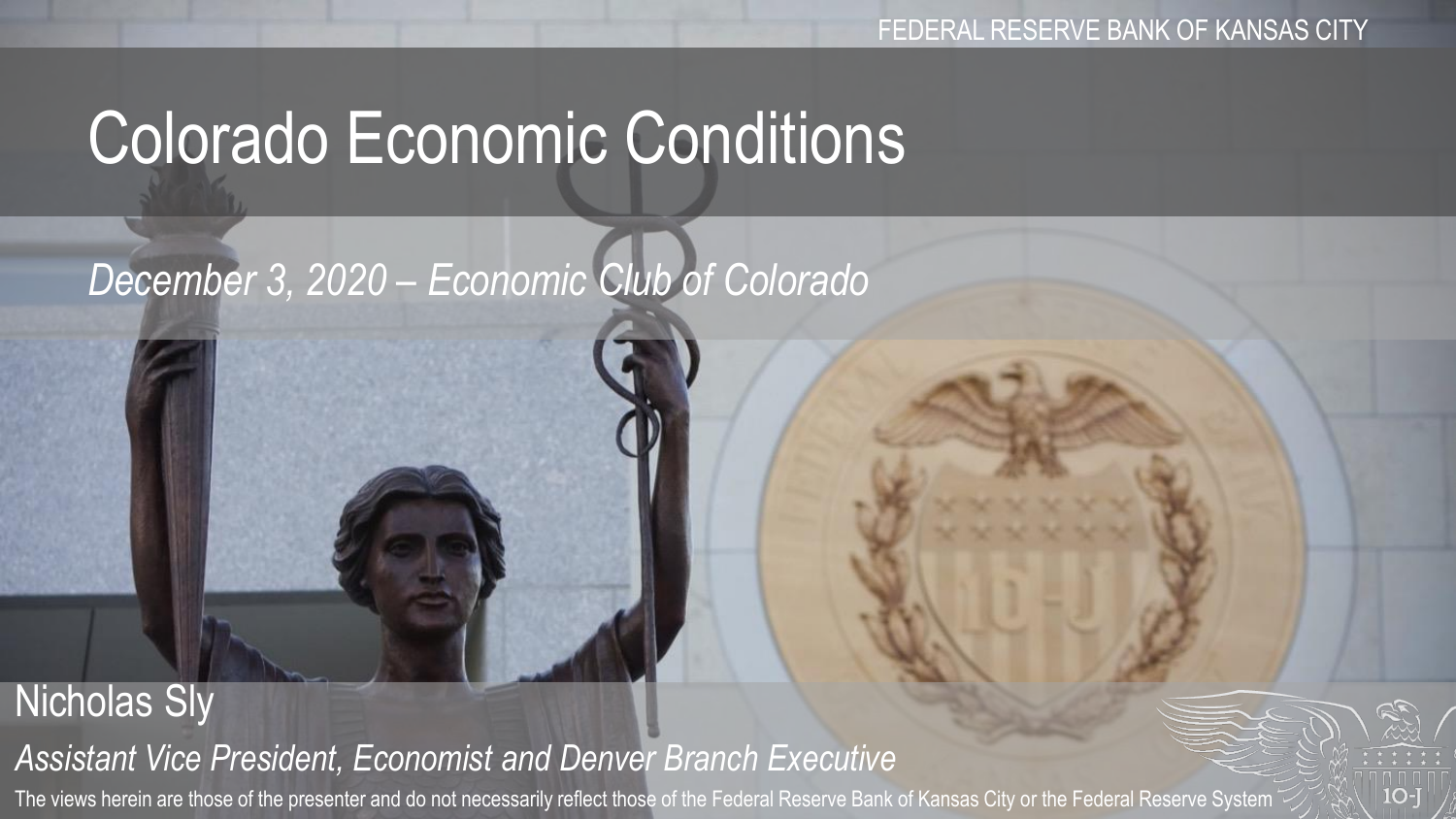#### **Outlook themes**

- The recent surge in the number of COVID-19 cases and waning policy support are risks that are now being realized
- Policies that determine essential work and critical occupations are influencing economic conditions throughout the state, though unevenly
- Home prices continue to appreciate in Colorado, but housing cost growth has decelerated on average

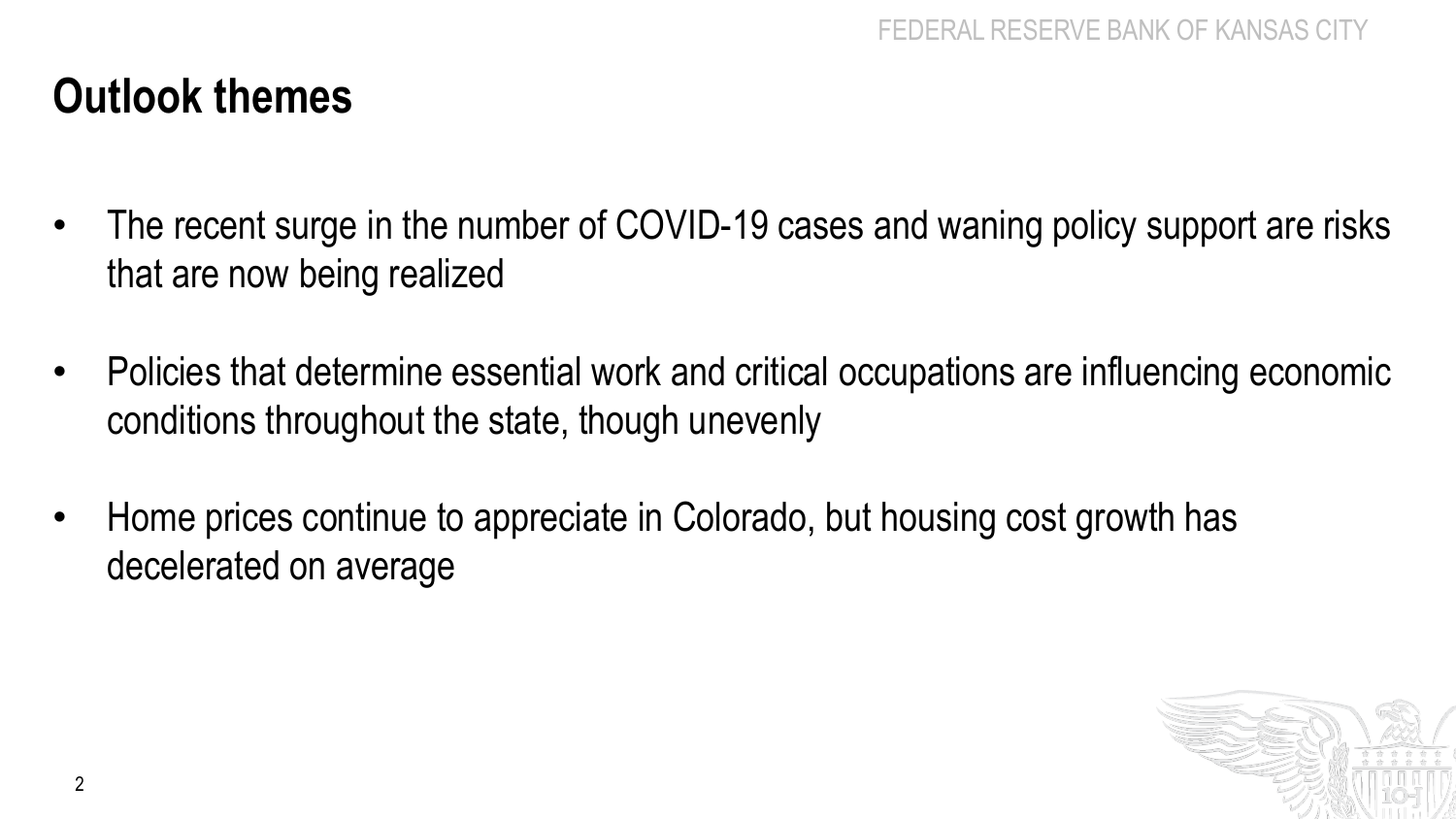#### **Uncertainty around the U.S. economic outlook continues to be elevated**



3 Sources: BEA, Wolters Kluwer, Haver Analytics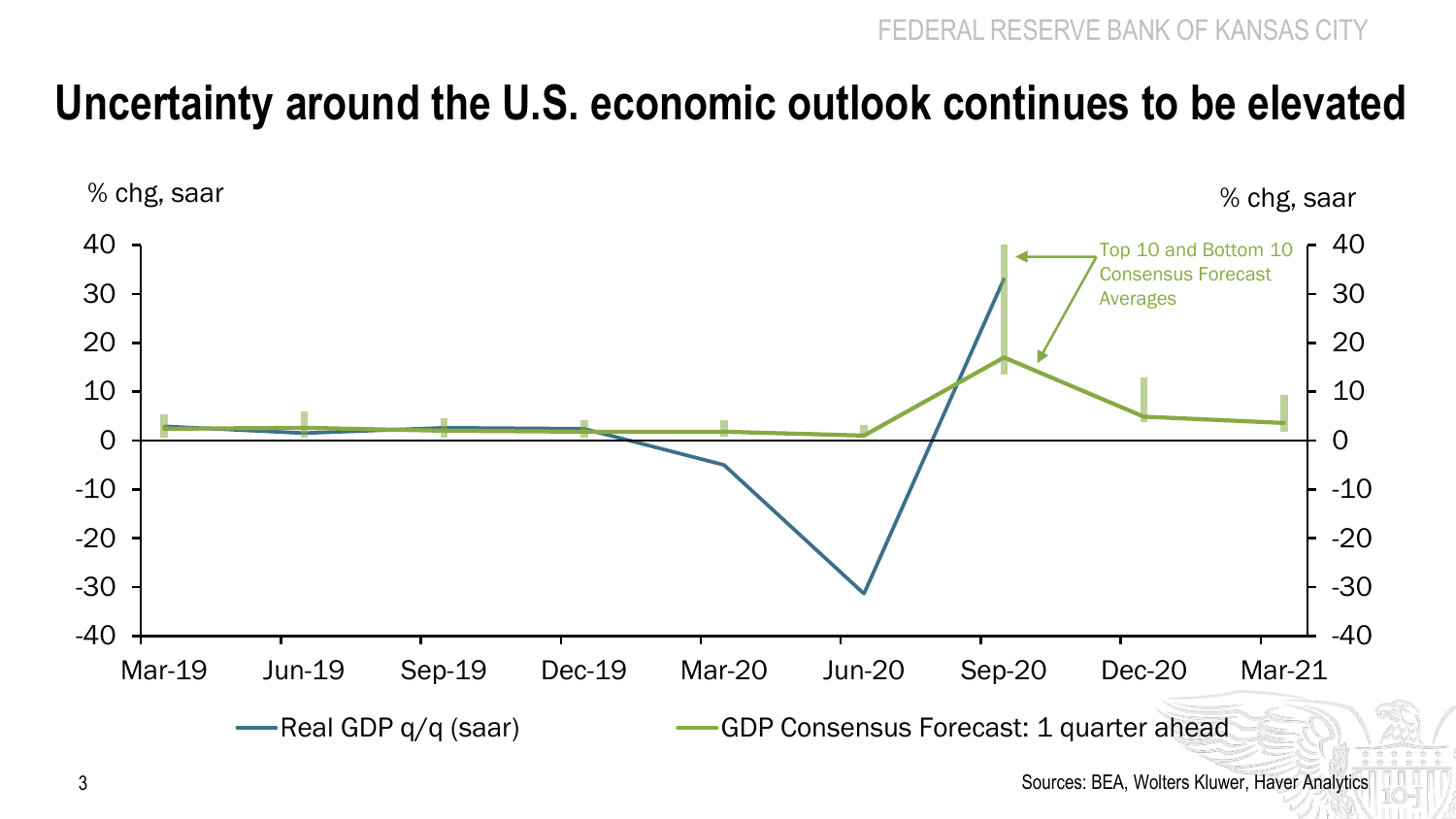#### **Consumption remains stable but subdued in the current wave of COVID-19**



Sources: Opportunity Insights Economic Tracker, CDC COVID Data Tracker Note: Percentage change in retail spending is relative to January 2020 levels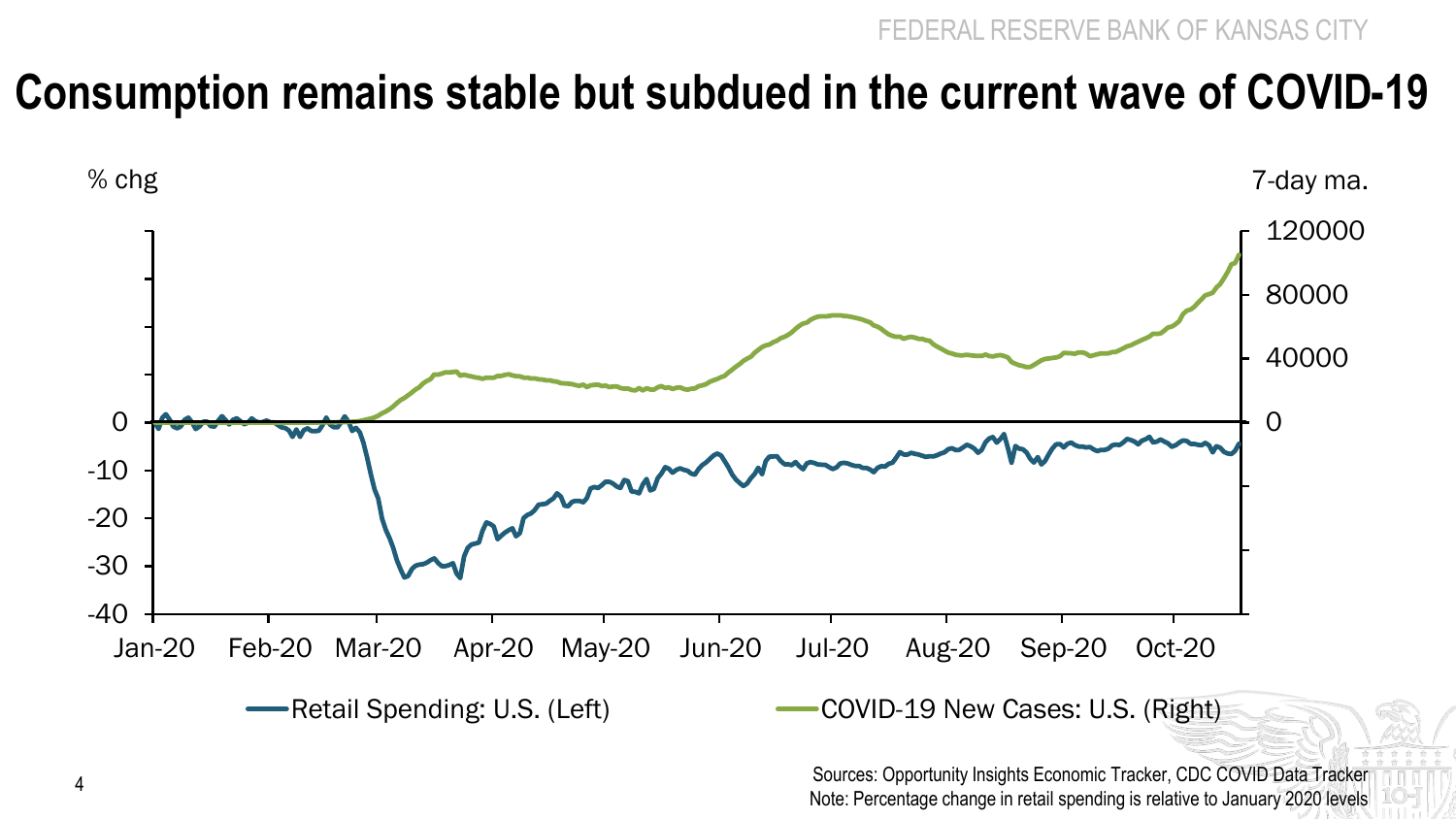**Businesses that evolved in their ability to serve customers remotely are faring better generally** 



Sources: KC Fed Services Survey Note: Value greater than 0 indicates more businesses experiencing revenue growth

FEDERAL RESERVE BANK OF KANSAS CITY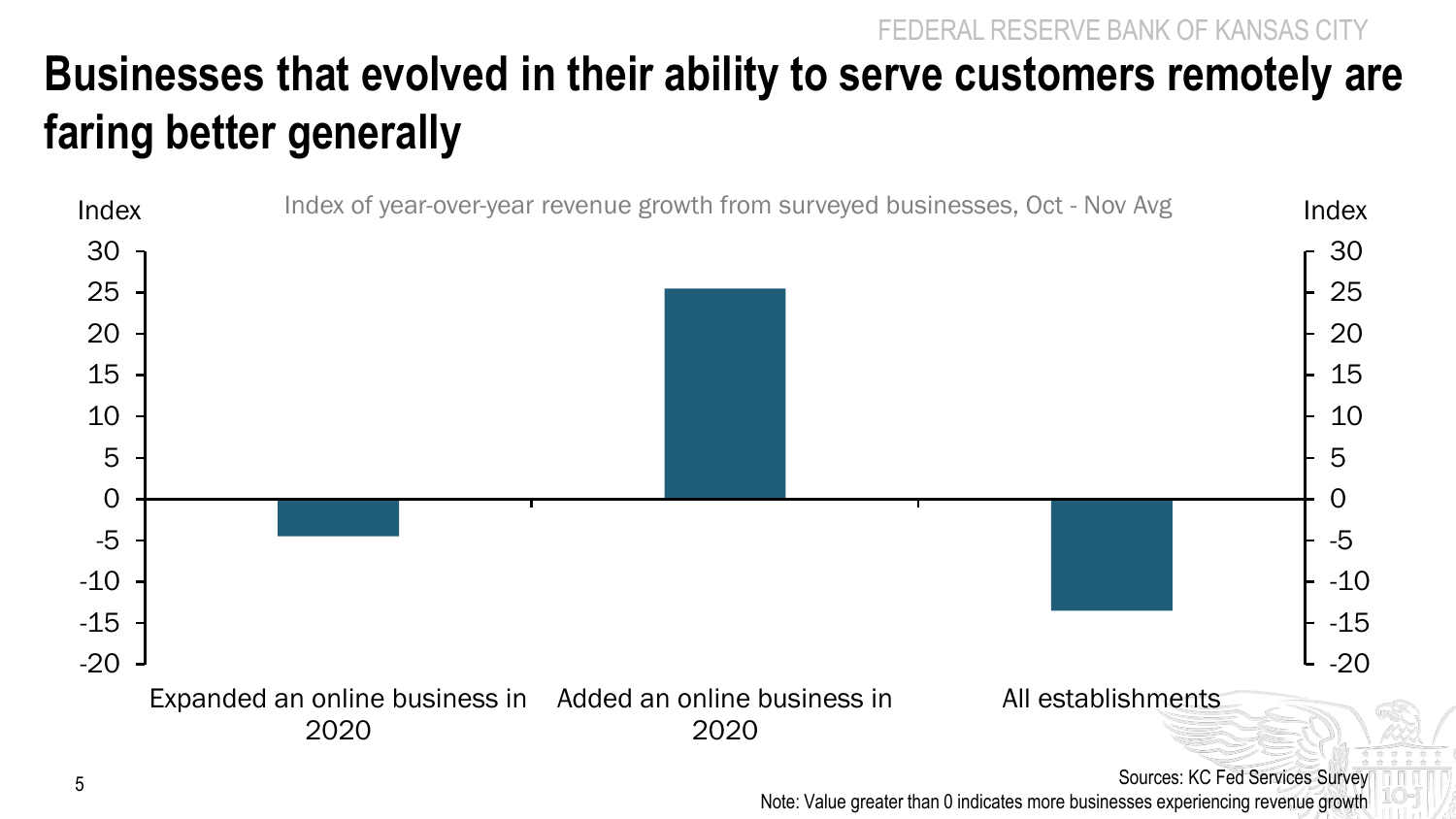### **Colorado counties with a larger share of essential employment experienced smaller rises in unemployment at the onset of the pandemic**



0-19% 20-39% 40-59% 60-79% 80-100%

Proportion of Essential Employment Change in Unemployment Rate



6 Sources: Quarterly Census of Employment and Wages, Bureau of Labor Statistics/ Haver Analytics Note: Change in unemployment rate for each county measured as the annual difference in the rate in April 2020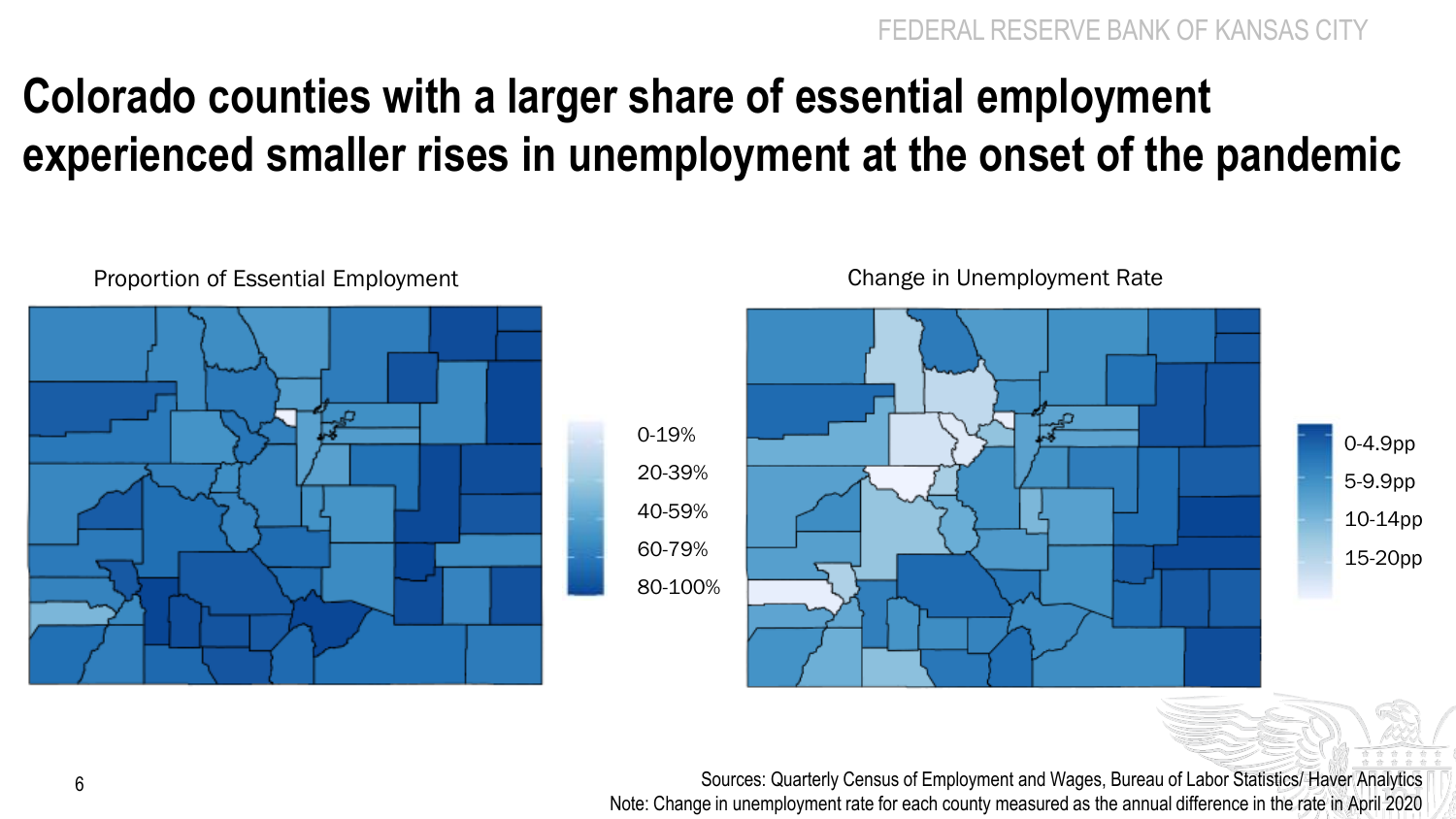### **Colorado counties with a larger share of essential employment experienced smaller rises in unemployment at the onset of the pandemic**



Sources: Quarterly Census of Employment and Wages, Bureau of Labor Statistics/ Haver Analytics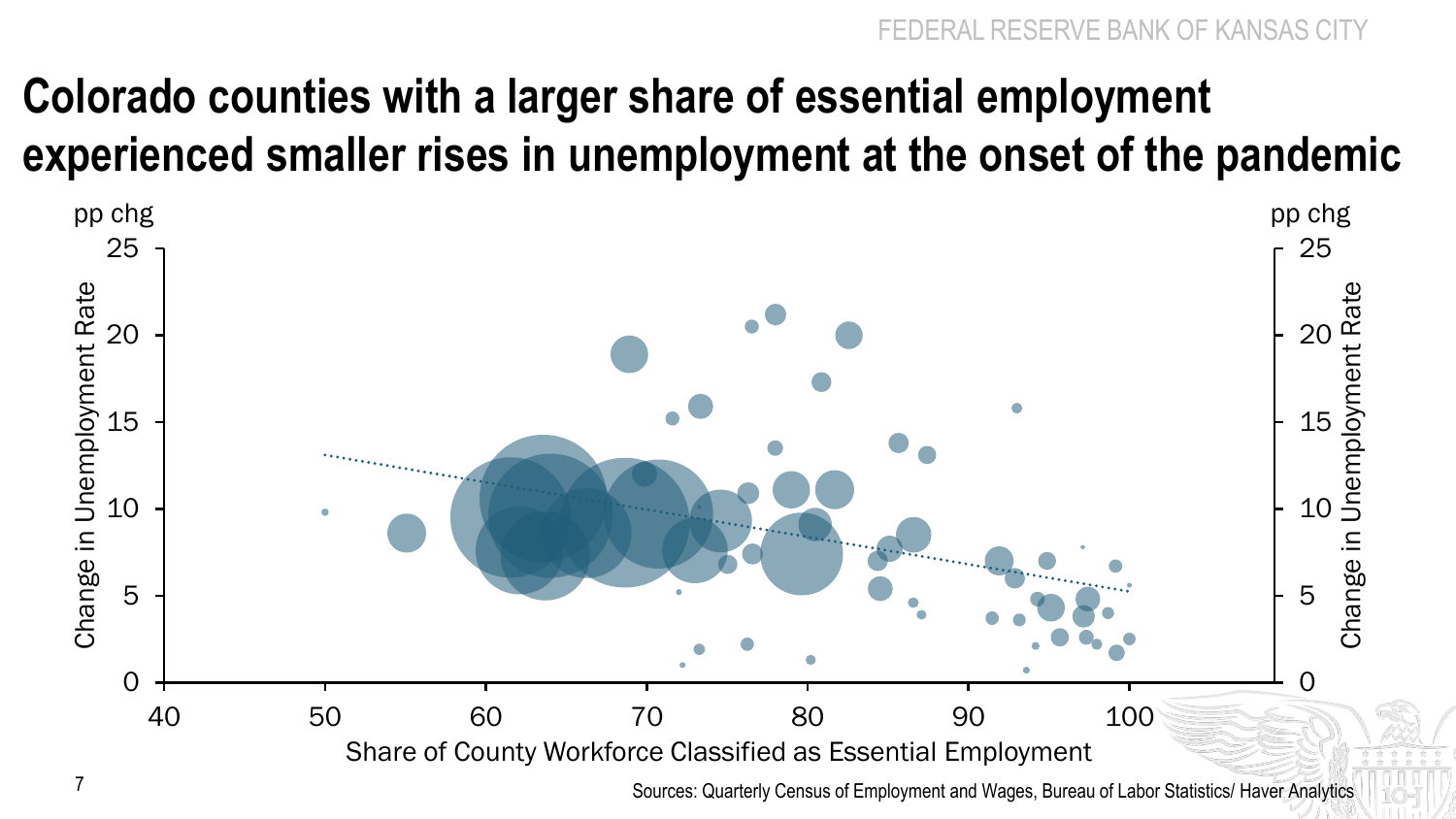### **Unemployment moved from a 50-year low to a record high within months, and remains above its natural level after several months of job gains**



Unemployment Rate: U.S.  $\longrightarrow$  Unemployment Rate: CO  $\rightarrow$  -  $\rightarrow$  Natural Rate of Unemployment

Sources: Bureau of Labor Statistics, NBER, Haver Analytics, CBO 8<br>Note: Grey bars represent recession shading Reference to the Street bars represent recession shading 8.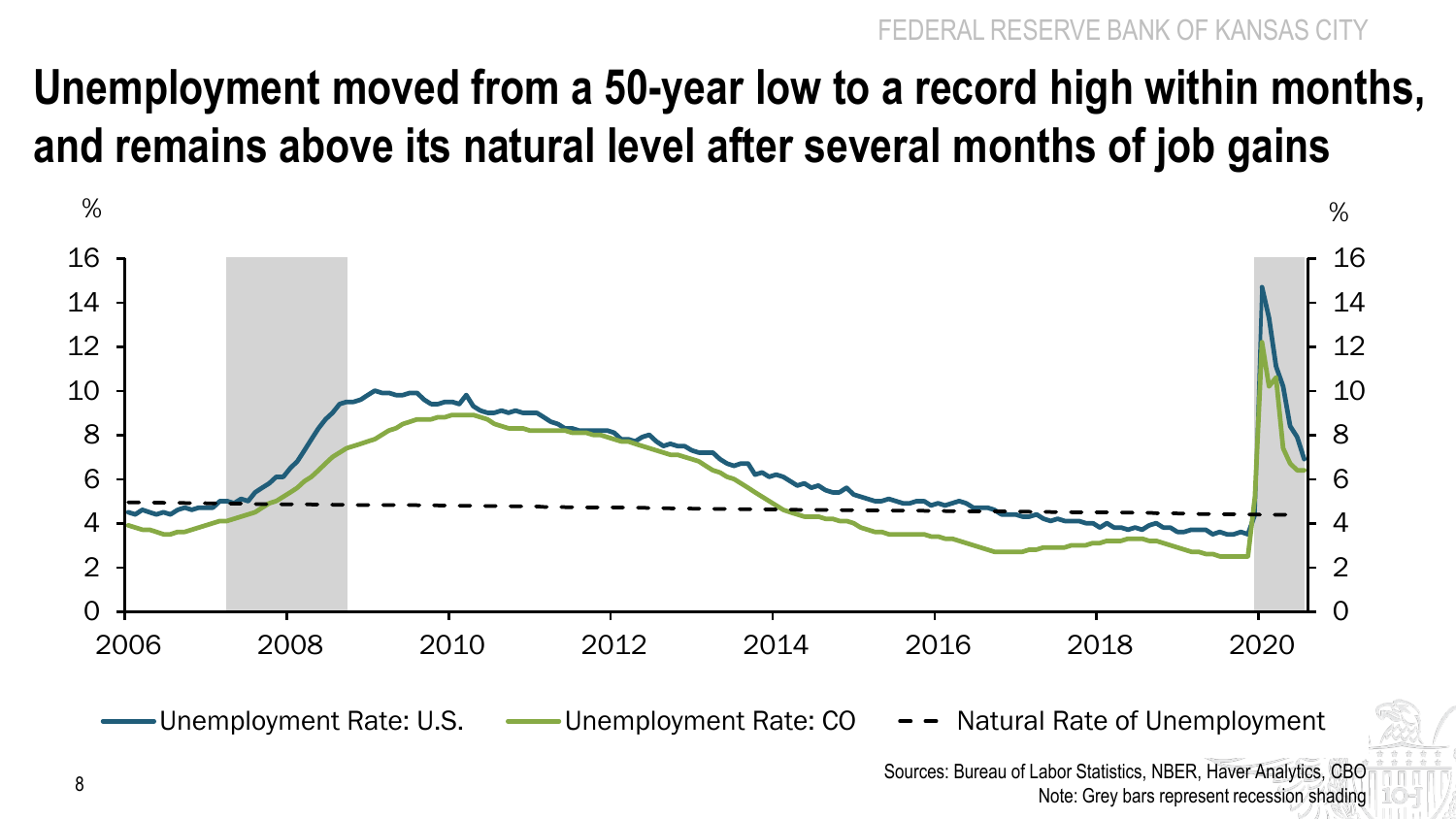#### **An outsized proportion of jobs lost this year were in service industries**



Sources: Bureau of Labor Statistics, Haver Analytics Note: Figures for 2020 reflect job losses between February and April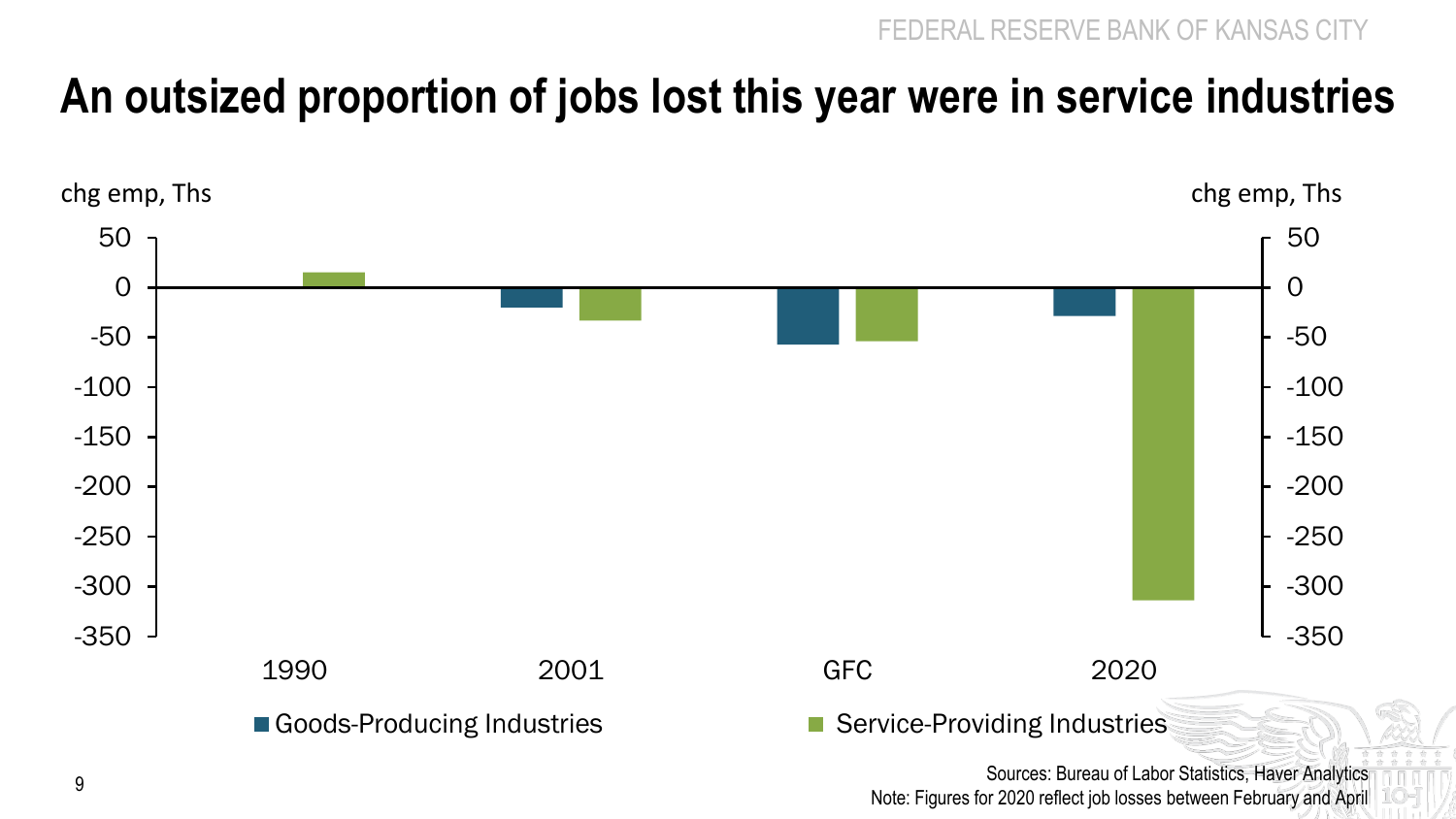#### AL RESERVE BANK OF KANSAS CITY **Labor force participation declined nationwide during the first half of the year, and declined more in states with greater service sector employment**



Sources: Sly and Greene (2020), Bureau of Labor Statistics, Haver Analytics Note: Individual data points correspond to U.S. states. Change in state LFPR is measured between February and April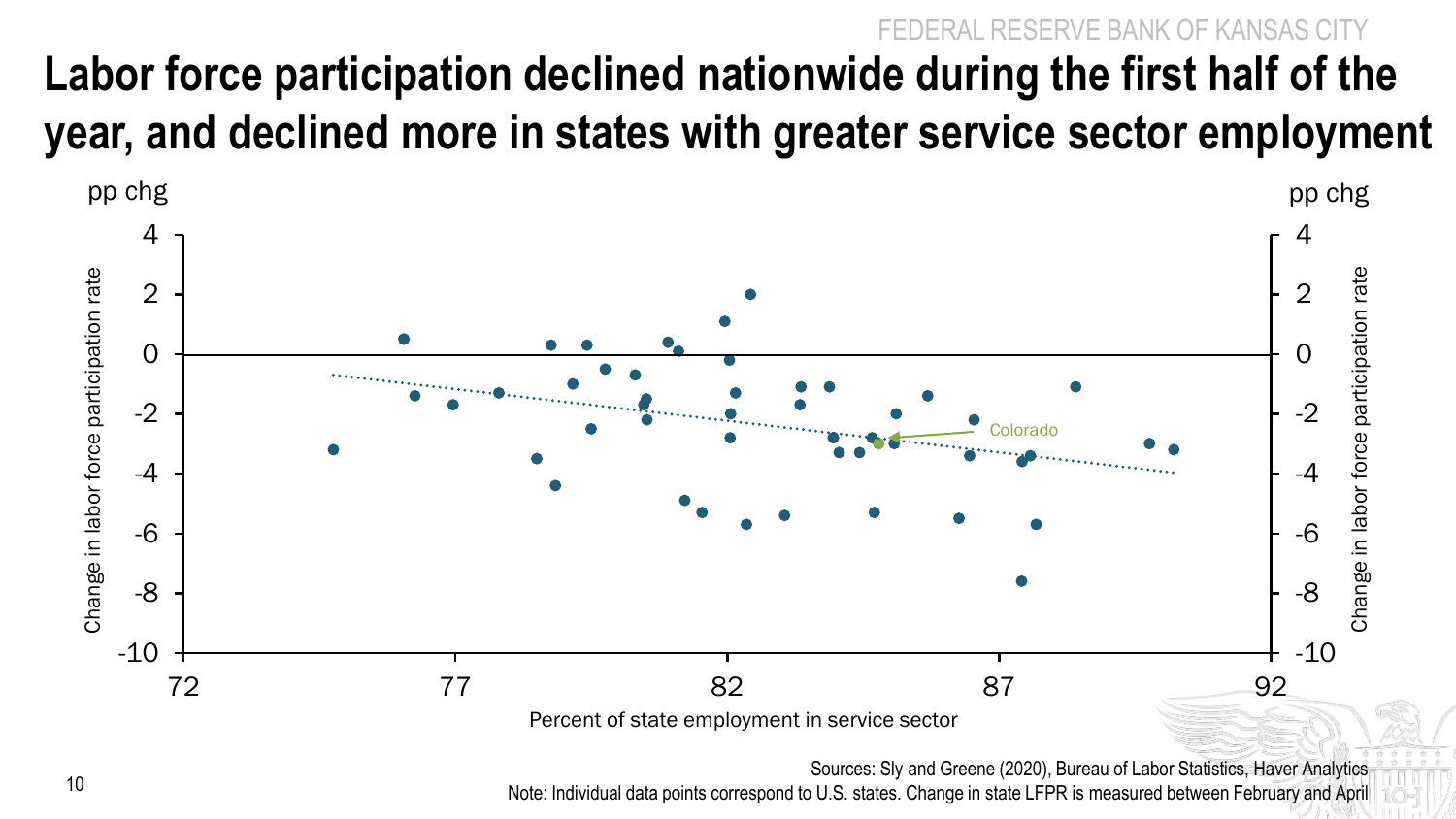#### **Since February, the size of the Colorado labor force declined by nearly 50,000 persons**



<sup>11</sup> Sources: Bureau of Labor Statistics, Haver Analytics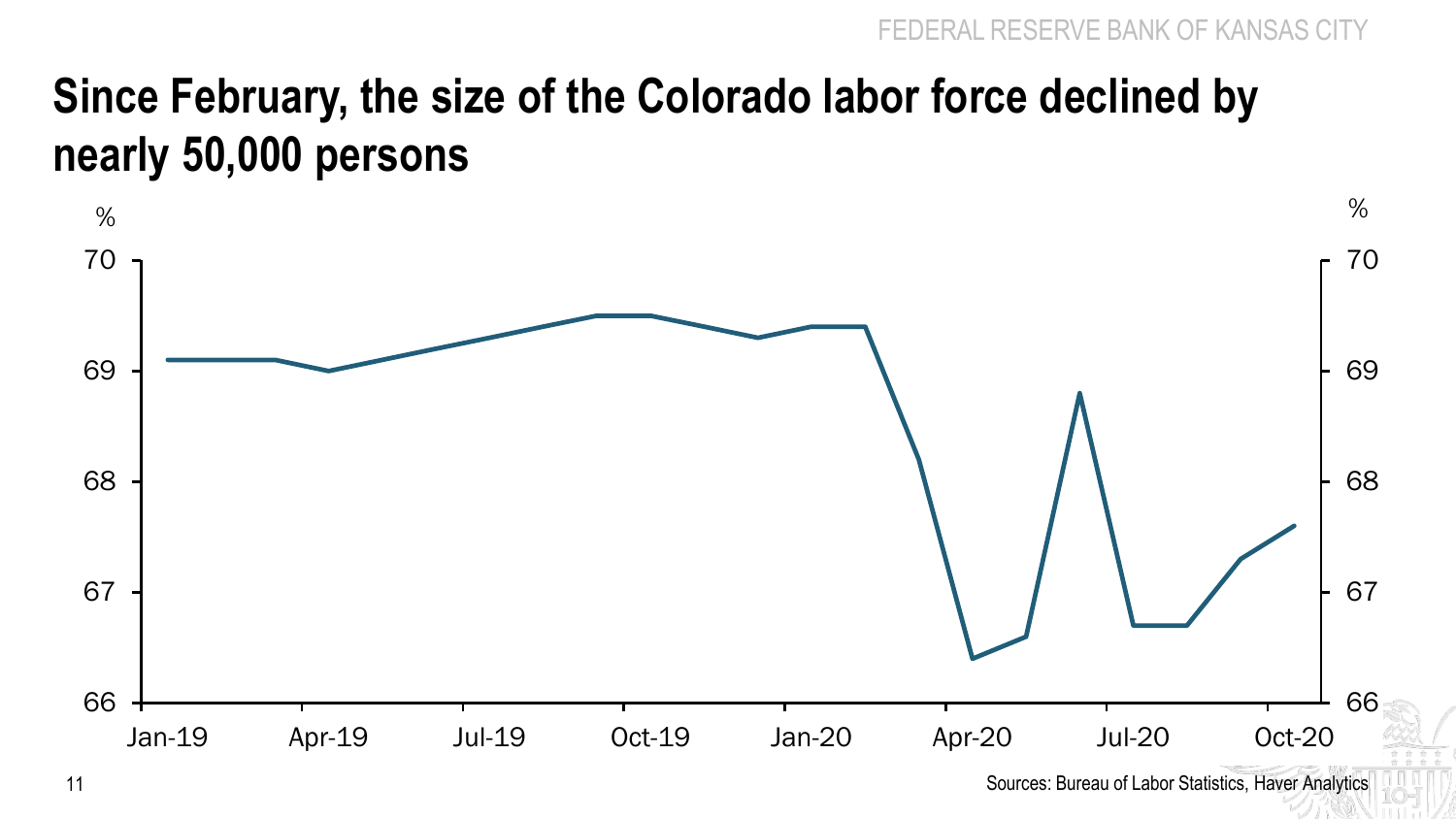#### **Inflation is likely to remain subdued on net over the medium term**



Sources: BEA, NBER, Haver Analytics Note: Grey bars represent recession shading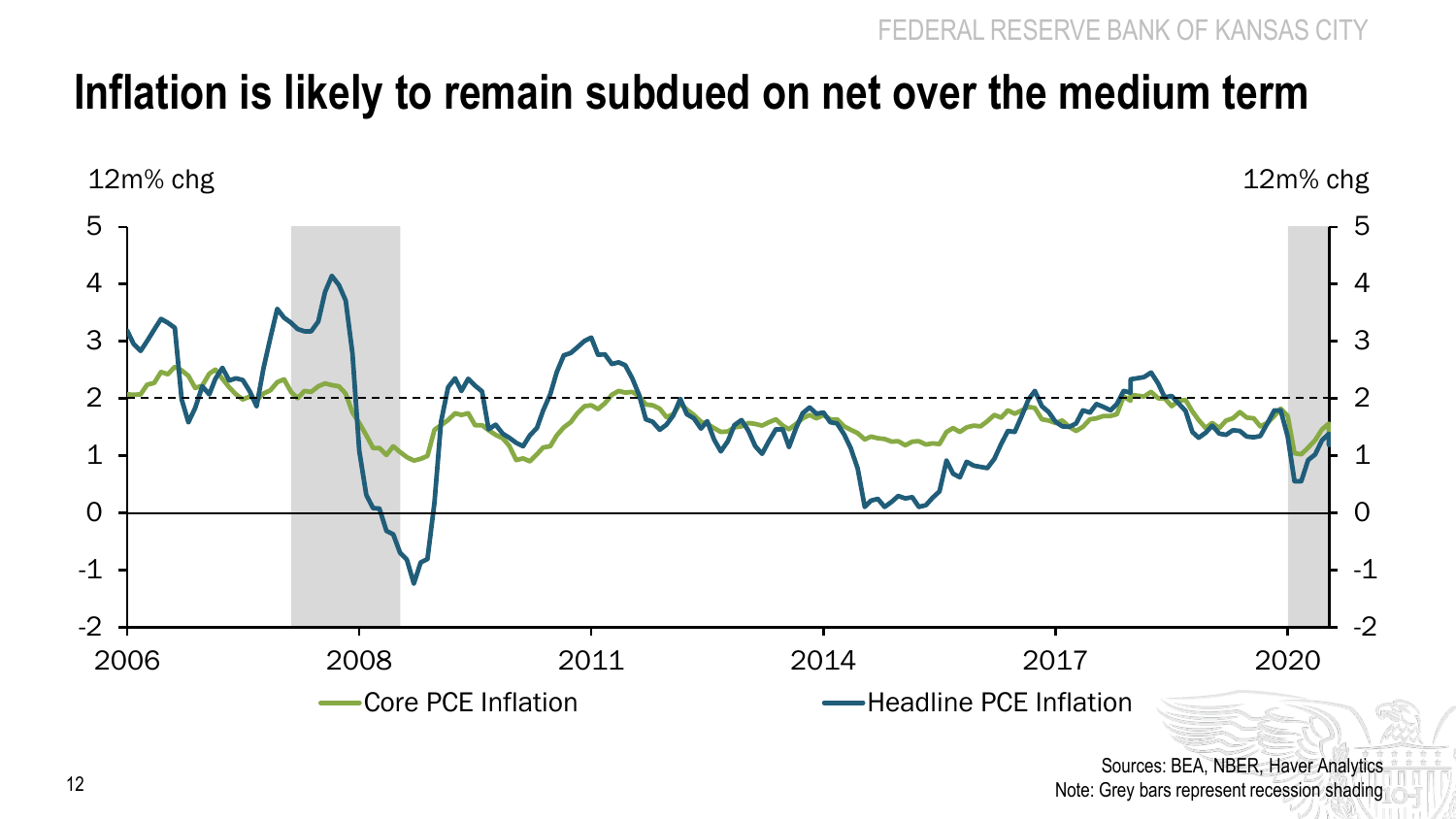FEDERAL RESERVE BANK OF KANSAS

#### **Growth in Colorado home values is accelerating, while overall housing price growth is decelerating on average**

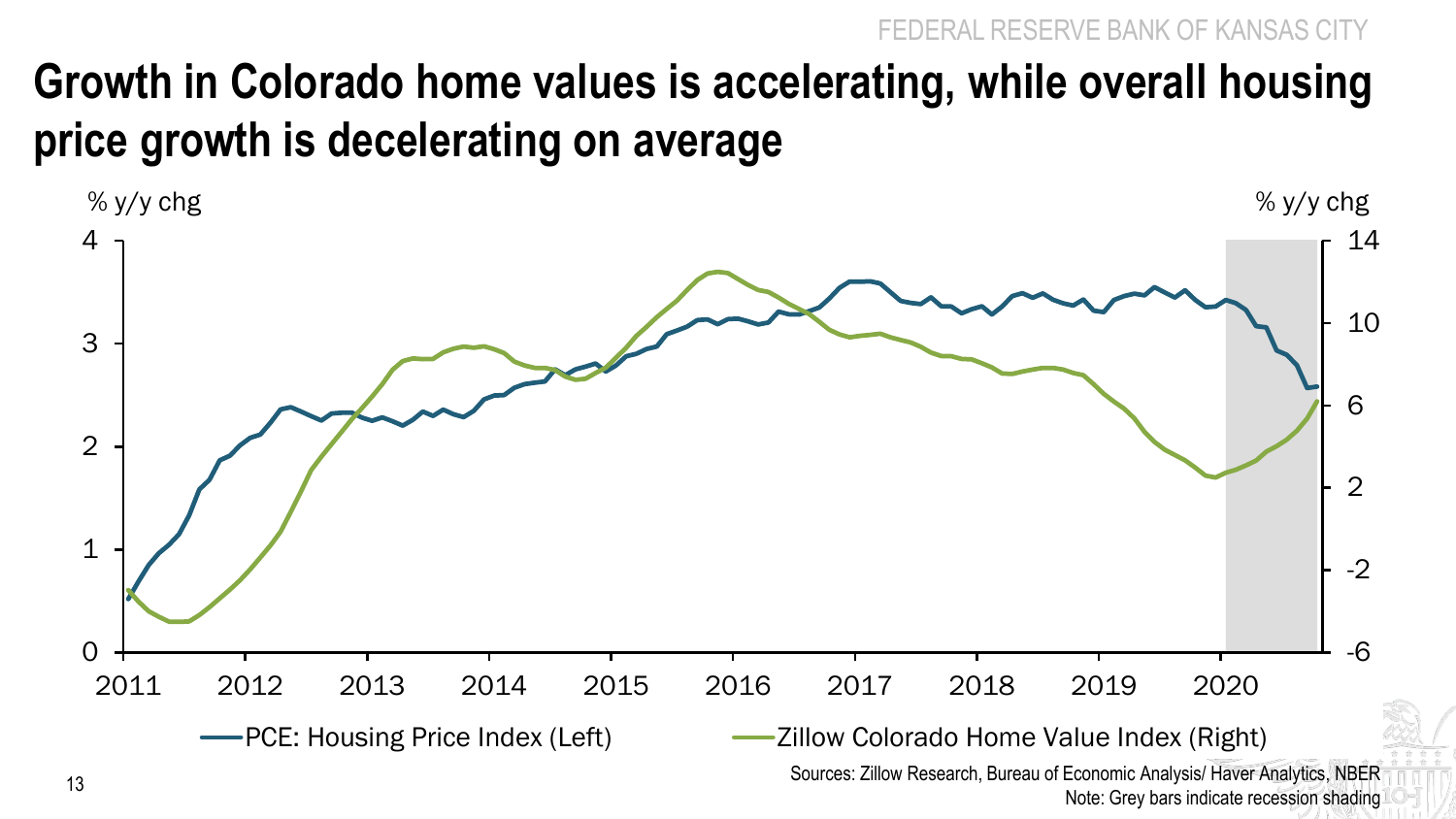# **As policy support for households waned, the share of those missing housing payments increased nationally**



Sources: U.S. Census Bureau Household Pulse Survey Note: Data from April through June indicate payment missed in previous month, while September through November data indicate outstanding payment from any prior month.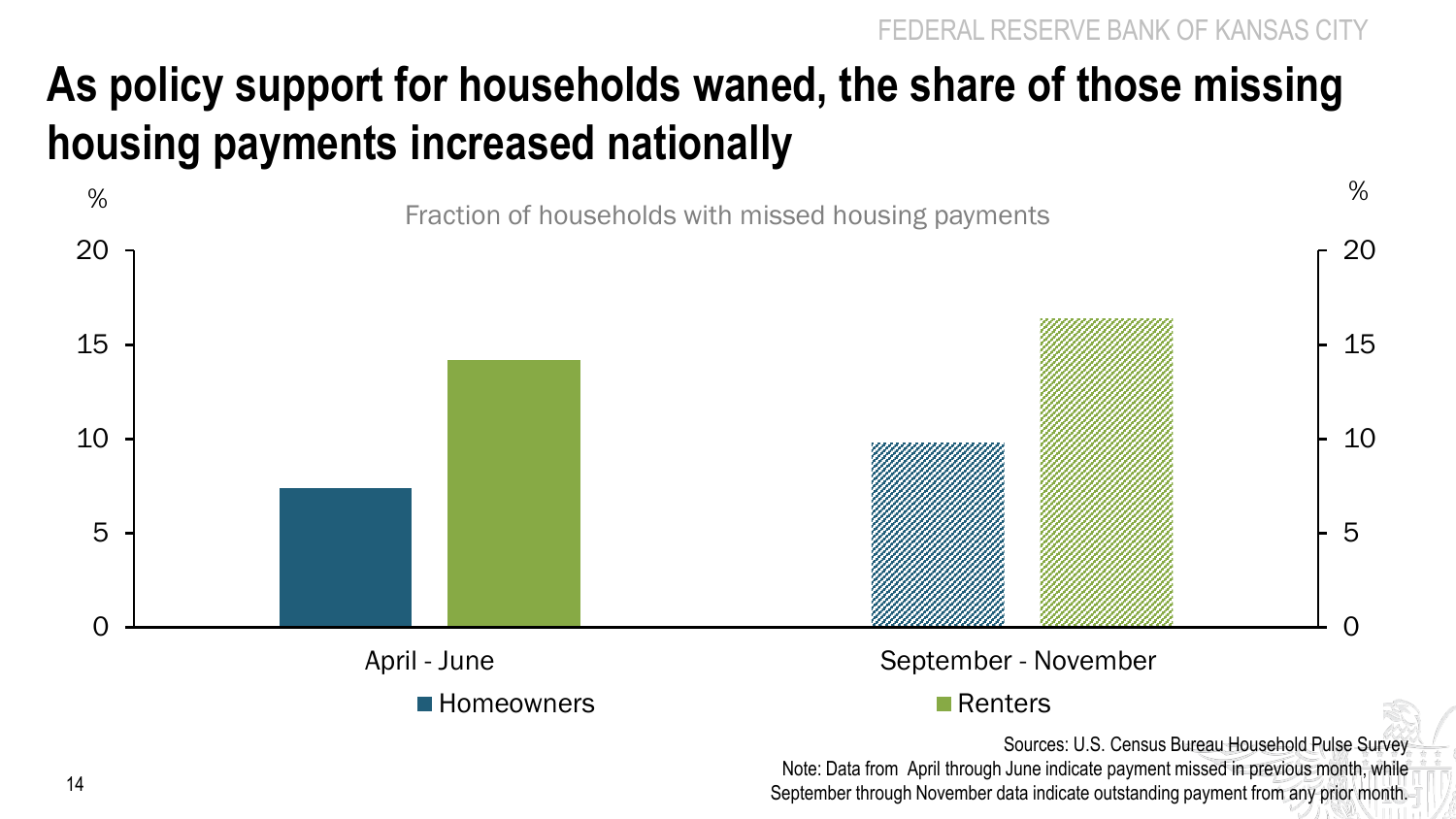#### **Looking forward**

- The current surge in the number of cases is likely to have a different effect on economic activity than in late Spring
- A key question is whether households and businesses have enough momentum to reach a point in time when vaccines are widely available and economic activity can normalize
- The Federal Reserve remains committed to using its full range of tools to support the recovery and limit lasting damage to the economy
- Over the medium term, the ability of workers to remain engaged in the labor force will be an important factor driving the shape of the recovery